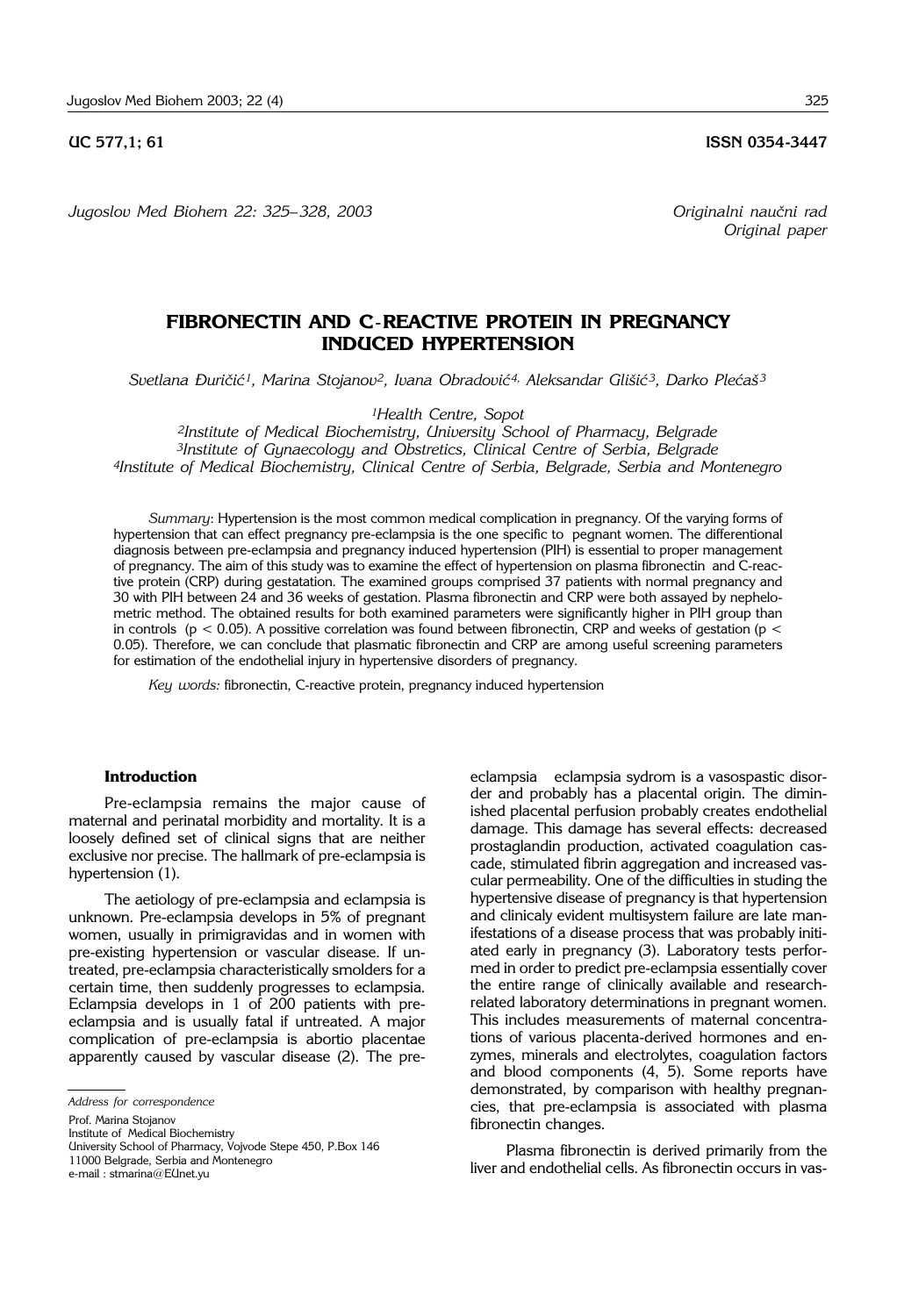cular basement membrane, circulating fibronectin levels may serve as a marker for endothelial damage or disruption  $(6 \ 8)$ .

C-reactive protein (CRP) has traditionally been used as an acute phase marker of tissue injury, infection and inflamation. CRP may also increase macrophage production of tissue factor, the coagulation initiation responsible for occlusive thromboembolic events (9).

Among apparently healthy men, elevated levels of CRP are a predict risk of myocardial infarction. Whether increased levels of CRP are also associated with development of symptomatic peripheral arterial disease is unknown (10).

The aim of this article was to study the levels of plasma fibronectin and CRP in pregnancy-induced hypertension and to follow-up their concentrations during the gestational period.

#### **Material and Methods**

The study involved 37 normotensive and 30 hypertensive women. All the examined patients were between 24 and 36 weeks of gestation. Maternal blood samples were collected with EDTA, plasma separated by centrifugation at 3000 rpm and kept at - 20 °C untill the assay. Fibronectin was measured by nephelometry (Behring Nephelometer Analyzer) considering values between 0.250  $g/L$  and 0.400  $g/L$  as normal. The plasma C-reactive protein was also assayed by nephelometric method. Reference ranges were from 0 to 5 mg/L. Differences between the two groups were analyzed statistically by Mann-Whitney's U-test. Spearman correlation test was used in order to establish the correlation between fibronectin and CRP concentrations and weeks of gestation.

## **Results and Disscussion**

The results we have obtained for fibronectin concentration in plasma of normotensive and hypertensive gravidas are presented in *Figure 1*.

Concentrations of fibronectin in the group of hypertensive patients compared to normotensive pregnant women were significantly higher ( $p < 0.05$ ). This is in agreement with literature data proving that fibronectin increases in pregnancy even before the clinical manifestation of hypertension. Oslund and coworkers (11) studied 177 patients with suspected pre-eclampsia and found fibronectin values significantly higher than in the normal population.

In the same studied groups the concentration of CRP was assayed and results are presented in *Figure 2.*

The obtained values for CRP in pregnancy induced hypertensive women were also significantly higher compared to normotensive gravidas ( $p < 0.05$ ). C-







Figure 2. C-reactive protein in pregnancy induced hypertension (PIH) and normotensive gravidas (control group).  $\Box$  reference values:  $0$  5 mg/L.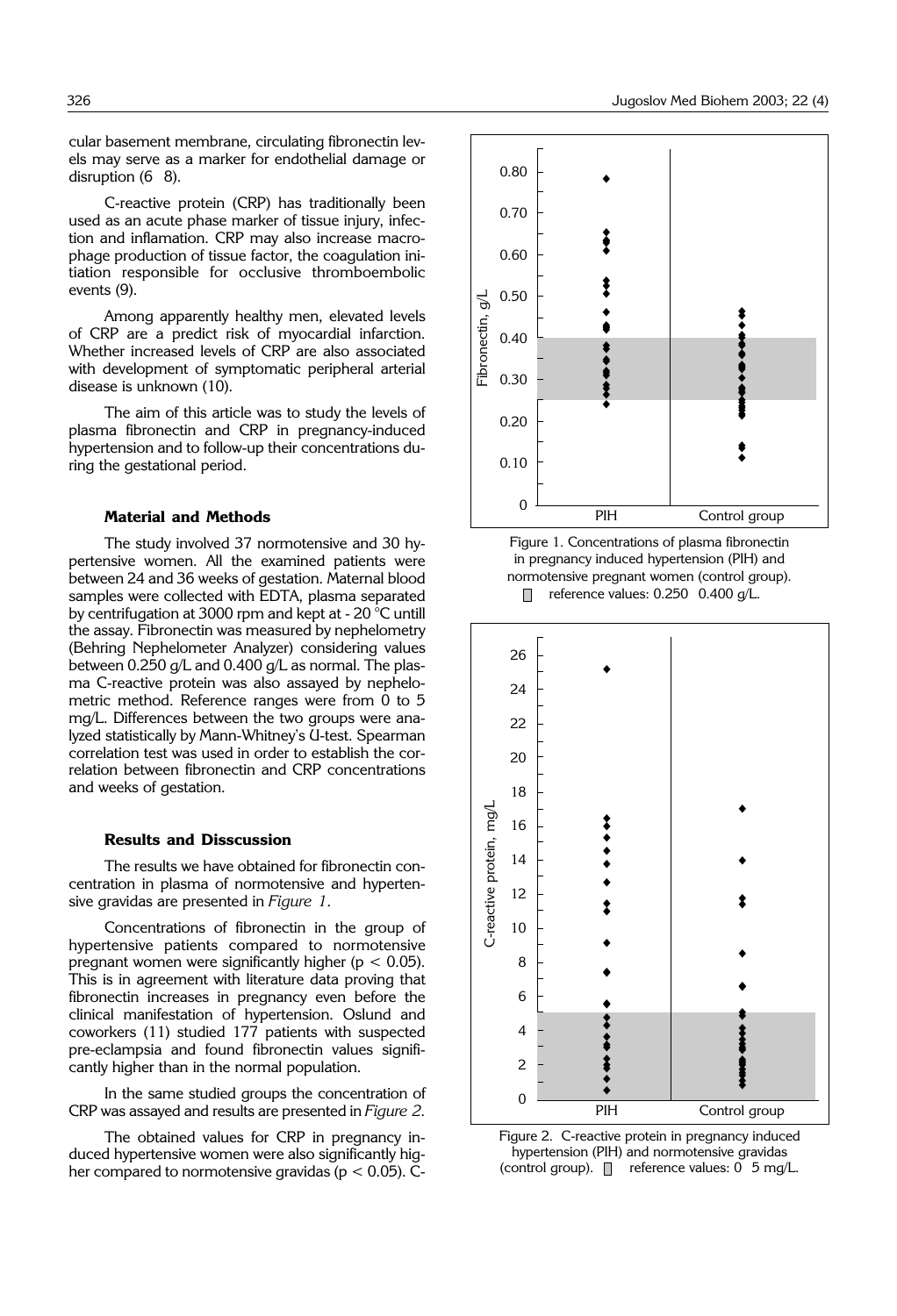| Weeks of<br>gestation | Fibronectin, g/L  | CRP, mq/L       |
|-----------------------|-------------------|-----------------|
| < 24                  | $0.382 \pm 0.039$ | $9.2 \pm 0.157$ |
| 24 28                 | $0.334 \pm 0.077$ | $3.9 \pm 0.141$ |
| 30 32                 | $0.501 \pm 0.071$ | $5.6 \pm 0.139$ |
| 34 36                 | $0.465 \pm 0.085$ | $3.7 \pm 0.153$ |
| > 36                  | $0.375 \pm 0.073$ | $8.9 \pm 0.165$ |
| D                     | < 0.05            | < 0.05          |

| Table I Correlation between fibronectin and C-reactive |  |
|--------------------------------------------------------|--|
| protein (CRP) and weeks of gestation (mean $\pm$ SD)   |  |

reactive protein levels are also affected by interleukin-6, steroids, estrogen, insulin resistance, and changes in fat mass. Thus, the CRP change in pregnancy is not just pathological; it may be physiological and related to hormones and metabolism. At the same time, the levels of inflamatory markers are not high enough to explain the massive endothelial dysfunction that causes pre-eclampsia. Elevated levels may be more dangereous at an advanced stage of pregnancy (12).

The concentrations of both fibronectin and CRP were followed-up during the gestational period and results are presented in *Table I*.

By Spearman correlation test in PIH group we found a positive correlation between plasmatic fibronectin and weeks of gestation ( $p < 0.05$ ). The concentration of fibronectin starts to increase in the 26 weeks of gestation reaching the maximum at 30 weeks. Our results are in agreement with those published by Gredmark et al. (13). They found that changes in fibronectin levels between 26 and 34 weeks of gestation were the only variable that remained statistically associated with pre-eclampsia. We also found that CRP concentration correlated with the weeks of gestation ( $p < 0.05$ ).

Hypertension during pregnancy causes a metabolic disturbance leading to changes in coagulation system. Measuring of plasma fibronectin (as a marker of endothelial damage) can revel any pre-eclamptic process overlapping the vasoconstriction due to essential hypertension before there is any evidence of activation of coagulation cascade. Evaluation of the mean concentration of cellular fibronectin during the midtrimester is consistent with the hypothesis that endothelial cell injury is a specific lession that occurs early in the course of pre-eclampsia, before clinical signs and symptoms (14). These data suggest that cellular fibronectin can also be used as a prediction test in women with risk for developing pre-eclampsia.

According to the results obtained in this study, plasma fibronectin and CRP levels seem to be useful in the differential diagnosis of pre-eclampsia and chronic hypertension, thus enabling a more suitable monitoring and treatment of these patients.

# FIBRONEKTIN I C-REAKTIVNI PROTEIN KOD TRUDNOĆOM IZAZVANE HIPERTENZIJE

*Svetlana \uri~i}1, Marina Stojanov2, Ivana Obradovi}4, Aleksandar Gli{i} 3, Darko Ple}a{ <sup>3</sup>*

*1Dom zdravlja, Sopot*

*2Institut za medicinsku biohemiju, Farmaceutski fakultet, Beograd* <sup>3</sup>Institut za ginekologiju i akušerstvo, Klinički centar Srbije, Beograd *4Institut za medicinsku biohemiju, Klini~ki centar Srbije, Beograd*

Kratak sadržaj: Hipertenzija je jedna od najčešćih komplikacija u trudnoći. Od svih oblika hipertenzije najspecifičnija je pre-eklampsija. Za adekvatan tretman trudnica neophodno je postaviti diferencijalnu dijagnozu između pre-eklampsije i hipertenzije uzrokovane trudnoćom. Cilj ovog rada bio je ispitivanje uticaja hipertenzije na nivoe plazmatskog fibronektina i C-reaktivnog proteina (CRP) tokom trudnoće. Ispitivane grupe sastojale su se od 37 pacijentkinja sa normalnom trudnoćom i 30 hipertenzivnih trudnica, između 24 i 36 nedelje gestacije. Koncentracije plazmatskog fibronektina i CRP-a određivane su nefelometrijskom metodom. Rezultati dobijeni za fibronektin i CRP bili su statistički značajno povišeni u grupi hipertenzivnih trudnica u poređenju sa normotenzivnim ( $p < 0.05$ ). Ispitivanjem uticaja nedelja gestacije na koncentracije fibronektina i CRP-a utvrđena je pozitivna korelacija između koncentracija fibronektina i CRP-a i nedelja gestacije (p < 0,05). Na osnovu dobijenih rezultata potvrđeno je da su plazmatski fibronektin i CRP korisni parametri u proceni oštećenja endotela kod hipertenzivnih poremećaja u trudnoći.

Ključne reči: fibronektin, C-reaktivni protein, trudnoćom izazvana hipertenzija